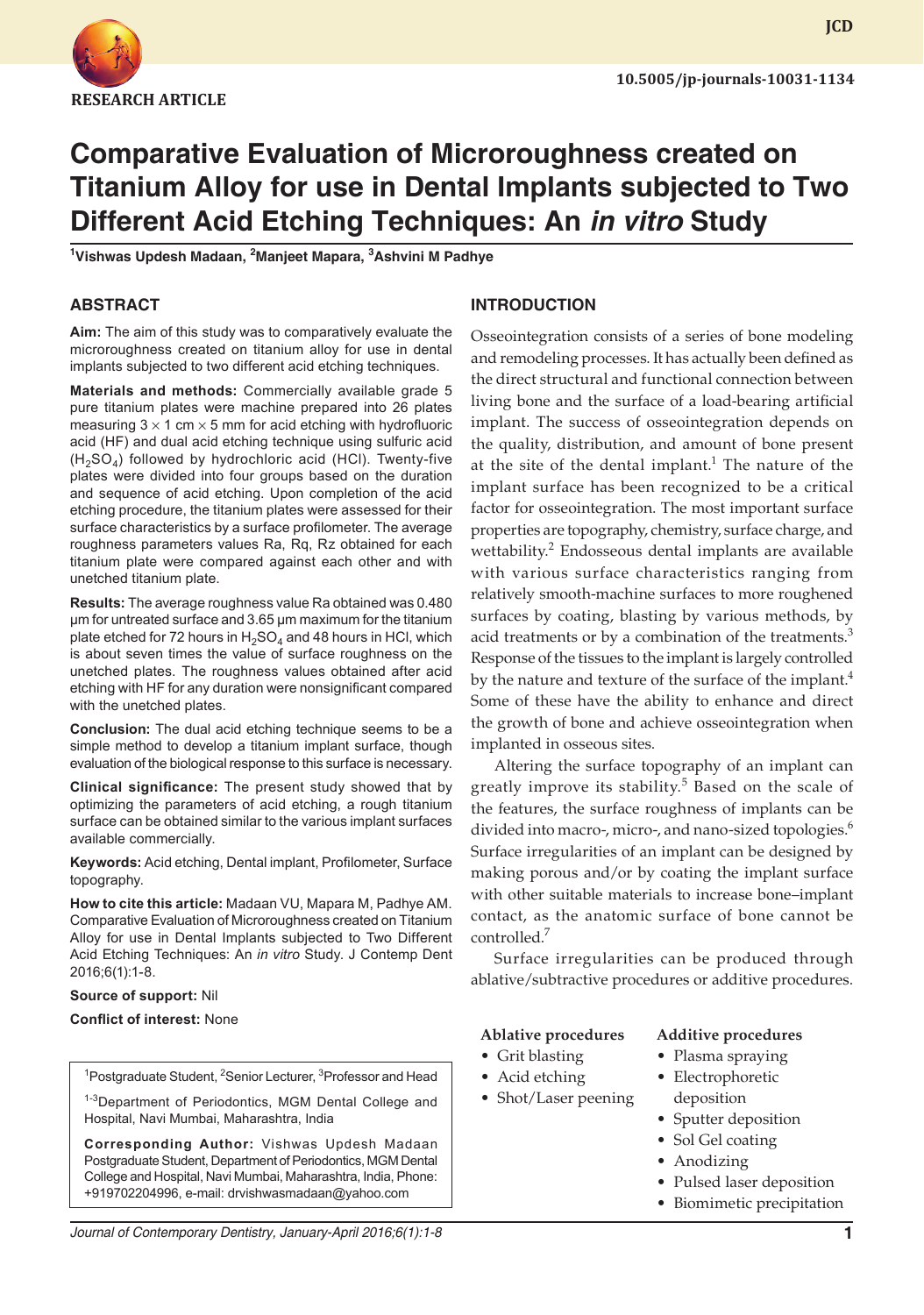Modifications of the implant surface features an increase in retention between the implant and the bone by enlarging the contact surface, increasing the biomechanical interlocking between implant and bone, and by enhancing osteoblast activity with quicker formation of bone at the interface. <sup>8</sup>

Acid etching appears to greatly enhance the potential for osseointegration especially in the earliest stages of periimplant bone healing. Also with this technique, there is no need for any external agent that contaminates the implant surface. Acid treatment produces a clean, highly detailed surface texture and lacks entrapped surface material and impurities. This has been reported to have a positive effect on the biologic response in terms of bone apposition, a higher percentage of direct bone to implant contact, and strong implant anchorage.<sup>9</sup> Studies demonstrated $10^{-13}$  that optimal surface roughness of particles of 75 µm made surface more resistant to torque and greater bone to metal contact than small (25 µm) or coarse (250 µm) particles. Also, precise acid selection and the sequence of processing played the main role in preparation of the rough titanium surface. The surfaces were poorer if they were etched with hydrochloric acid (HCl) than with sulfuric acid  $(H<sub>2</sub>SO<sub>4</sub>)$ . The sequence of  $H<sub>2</sub>SO<sub>4</sub>$  followed by HCl showed the best results, and as the acid-etched texture is contiguous with the porous coating, there is no possibility of debonding or dissolution, thus avoiding concerns with third body wear particles or long-term fixation.<sup>10</sup>

# **Aim**

The aim of this study was to comparatively evaluate the microroughness created on titanium alloy for use in dental implants subjected to two different acid etching techniques.

# **Objectives**

The objectives of this study are as follows:

- To evaluate the suitability and handling characteristics of hydrofluoric acid for obtaining a titanium surface suitable for use in dental implants.
- To evaluate the suitability of application of dual acid etching technique with  $H_2SO_4$  and HCl at varying time intervals for obtaining a titanium surface suitable for use in dental implants.
- To identify the technique that yields minimum and maximum surface roughness as measured by a surface profilometer.
- To evaluate and compare the surface characteristics of etched and unetched titanium plates with the help of a surface profilometer.

To develop a technique of acid etching using a combination of two acids that yields a surface roughness similar to the commercially available dental implants.

# **MATERIALS AND METHODS**

# **Acid Etching Procedure**

Commercially available pure titanium grade 5 sheet was machine prepared to form 26 plates measuring  $3 \times 1$  cm  $\times$  5 mm each. One plate T<sub>0</sub> was left unetched; the rest of 25 plates that were to be subjected to acid etching were divided into four groups (group  $I - H_2$ SO<sub>4</sub>72 hours, group II –  $H_2SO_4$  66 hours, group III –  $H_2SO_4$  88 hours, group IV – HF) based on the duration of exposure to  $H_2SO_4$  and numbered from T1 to T13 based on the duration of exposure to HCl, which varied from 18 to 48 hours as follows:

 $T_0$ : Unetched plates

T1:  $\rm H_2SO_4$  72 hours – HCl 18 hours T2:  $H_2SO_4$  72 hours – HCl 24 hours T3:  $H_2SO_4$  72 hours – HCl 30 hours T4:  $H_2SO_4$  72 hours – HCl 36 hours T5:  $H_2SO_4$  72 hours – HCl 48 hours T6:  $H_2SO_4$  66 hours – HCl 24 hours T7:  $H_2SO_4$  66 hours – HCl 30 hours T8:  $H_2SO_4$  66 hours – HCl 36 hours T9:  $H_2SO_4$  66 hours – HCl 48 hours T10:  $H_2SO_4$  88 hours – HCl 24 hours T11:  $H_2SO_4$  88 hours – HCl 30 hours T12:  $H_2SO_4$  88 hours – HCl 36 hours T13:  $H_2SO_4$  88 hours – HCl 48 hours Group I Group II Group III

Based on the duration of exposure to HF acid (40%), the titanium plates were numbered from T14 to T25 as follows:

T14: HF 15 seconds T15: HF 30 seconds T16: HF 45 seconds T17: HF 60 seconds T18: HF 75 seconds T19: HF 90 seconds T20: HF 105 seconds T21: HF 120 seconds T22: HF 135 seconds T23: HF 150 seconds T24: HF 165 seconds T25: HF 180 seconds Group IV

A groove was prepared on one side of every plate with a straight fissure diamond bur and air-rotor to identify the side on which the roughness measurement will be made after acid etching. All procedures of acid etching were performed in a certified fume hood\* available at MGM Central Research Laboratory.

\*LabGuard technologies Fume Hood Maxima

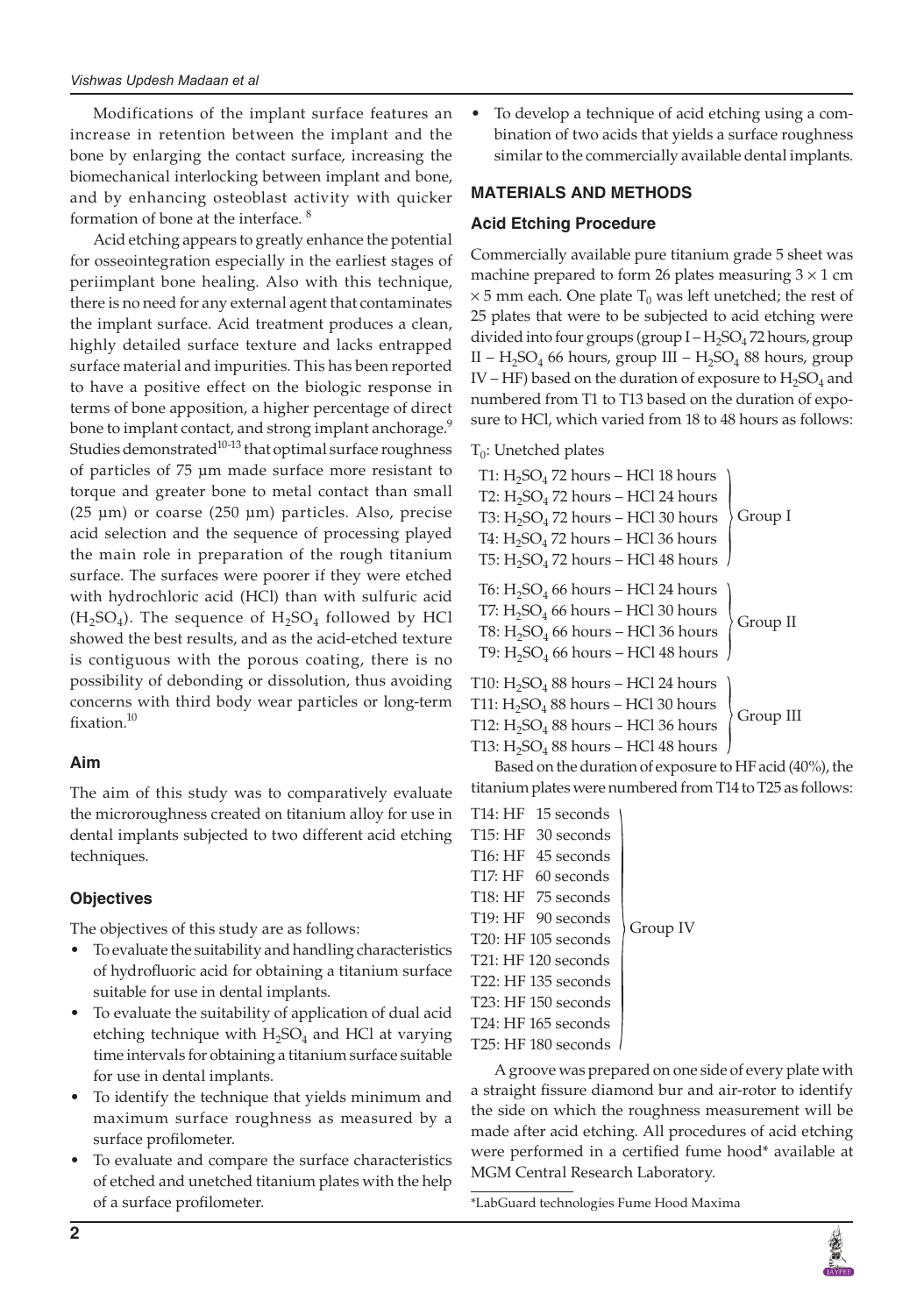



The plates numbered T1–T13 were kept angulated in 25 ml borosilicate glass beakers such that only top and bottom edge of the plate touched the beaker, and the acid  $H_2SO_4$  (98%) (Fig. 1) was poured along the side of the beaker until the top edge of the titanium plate was completely immersed in the acid. These plates were then divided into three groups. Group 1 was exposed to  $H_2SO_4$  for 72 hours, group 2 was exposed to  $H<sub>2</sub>SO<sub>4</sub>$  for 66 hours, and group 3 was exposed to  $H<sub>2</sub>SO<sub>4</sub>$ for 88 hours.

The beakers were kept untouched till the specified time as cited previously for each specimen. All T1–T13 plates were removed with tweezers washed in an ultrasonic bath with distilled water for 1 minute and kept in another beaker to be filled with HCl (35–38%). Plates in group 1 were subjected to HCl for 18, 24, 30, 36, and 48 hours, and plates in groups 2 and 3 were subjected to HCl for 24, 30, 36 and 48 hours.

The plates numbered T14–T25 were immersed in the previously filled teflon beaker containing HF (40%) for 15 to 180 seconds at every 15-second intervals.

Upon completion of the acid etching procedure, the titanium plates were held from the sides with a tweezer and rinsed with distilled water, dried and kept in air-tight plastic bags until further evaluation.

## **Topographical Evaluation of Titanium Plates**

All 26 titanium plates were assessed for their surface characteristics by a Mitutoyo 178-561-02A Surftest SJ-210 surface profilometer\*\* calibrated (Fig. 2) according to the manufacturer's instructions.

The marked surface of the plates was kept facing upwards on a flat surface parallel to the floor. The recording head of the surface profilometer was kept at a distance of 5 mm from the side edge and 1 cm from the top of the plate to record the roughness measurements in a linear distance of 5 mm (Fig. 3).



**Fig. 1:** Acid etching of titanium plate **Fig. 2:** Mitutoyo 178-561-02A Surftest SJ-210 surface profilometer



**Fig. 3:** Measuring the surface roughness of titanium plate using surface profilometer

The following variables of roughness were obtained for each plate:

- Roughness parameters (DIN EN ISO 4287:1998)
- Ra Arithmetic mean surface roughness: Arithmetical mean of the sums of all profile values in a given linear sample.
- Rq Root mean square of the Ra values; it is a value characteristic of a continuously varying quantity.
- Rz Average distance between the highest peak and lowest valley in each sampling length.

Three measurements were performed for each specimen according to ISO 4287: 1997.

The arithmetic mean deviation of the profile (Ra) and the maximum height (Rz) were measured with a cut-off value of 0.8 mm, measurement length of 5 mm, measurement speed of 0.6 mm/s, and a Gaussian filter.

## **Statistical Analyses**

Statistical analyses were performed using the Statistical Packages for the Social Science (SPSS)/ PC+ version 17.1 program (SPSS Inc., Chicago, Illinois, USA). The means and standard deviations of data were calculated. Shapiro-Wilk's test was done to find distribution of data. One-way analysis of variance (ANOVA) with Duncan's multiple comparisons test was performed to evaluate differences

\*\*Mitutoyo 178-561-02A Surftest SJ-210 Surface Roughness Tester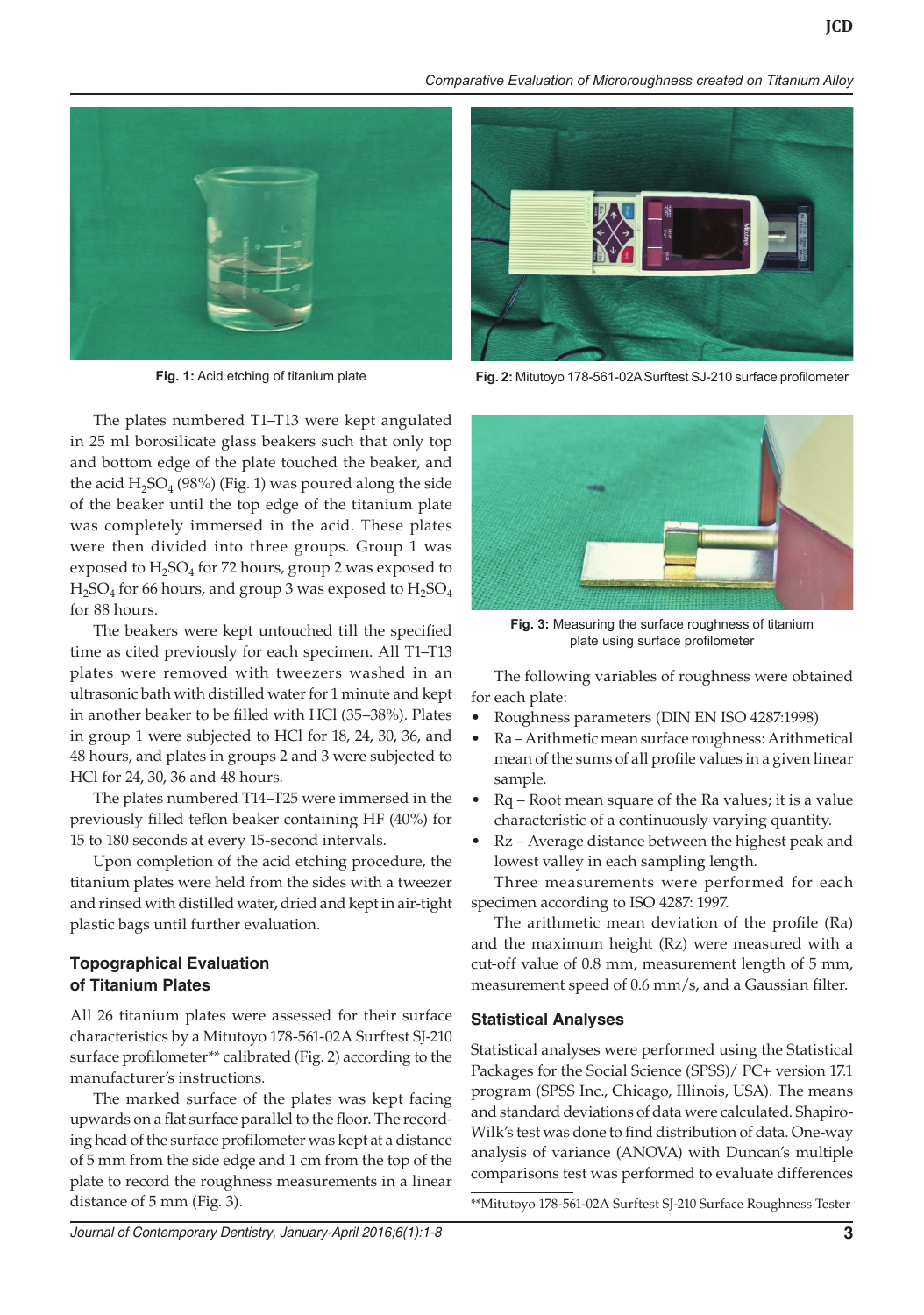between groups. Values of p less than 0.05 were considered statistically significant.

# **RESULTS**

The average roughness values Ra, Rq, Rz evaluated, for untreated and acid etched samples, are reported in Tables 1 to 3 respectively.

The characterization of the implant surfaces carried out by roughness profilometer showed different aspects in the topographies of the surfaces of titanium plates due to the different duration and combination of acids used in the etching process.

From Table 1, it is clear that the roughness value of titanium surfaces increased after various surface treatments. From the experiment, the average roughness value Ra obtained is 0.480 µm for untreated surface and 3.65 µm maximum for the T5 titanium plate after 72 hours of  $H_2SO_4$  and 48 hours of HCl etching, which is about seven times the base value of the unetched surface.

Test for normality of distribution of data was performed using Shapiro-Wilk's test. The data were found

**Table 1:** Ra values for T1–T13

| Unetched | T0             | 0.418 | 0.528 | 0.484 | 0.480   |
|----------|----------------|-------|-------|-------|---------|
| Groups   | Groups         | Ra-1  | Ra-2  | Ra-3  | Average |
| 72/18    | T1             | 1.08  | 1.291 | 0.927 | 1.10    |
| 72/24    | T2             | 0.847 | 0.843 | 0.843 | 0.84    |
| 72/30    | T <sub>3</sub> | 3.328 | 3.244 | 2.918 | 3.16    |
| 72/36    | T4             | 0.708 | 0.721 | 0.758 | 0.73    |
| 72/48    | T5             | 3.732 | 3.729 | 3.489 | 3.65    |
| 66/24    | T6             | 1.338 | 0.93  | 0.741 | 1.00    |
| 66/30    | T7             | 0.632 | 0.794 | 0.74  | 0.72    |
| 66/36    | T8             | 2.093 | 1.387 | 0.971 | 1.48    |
| 66/48    | T9             | 0.813 | 1.15  | 0.762 | 0.91    |
| 88/24    | T10            | 0.915 | 0.903 | 0.809 | 0.88    |
| 88/30    | T11            | 1.764 | 1.845 | 1.767 | 1.79    |
| 88/36    | T12            | 2.743 | 2.158 | 2.874 | 2.59    |
| 88/48    | T13            | 3.093 | 3.16  | 3.181 | 3.14    |

| Table 2: Rq values for T1-T13 |  |  |  |  |  |
|-------------------------------|--|--|--|--|--|
|-------------------------------|--|--|--|--|--|

| Unetched | T0              | 0.609  | 0.622  | 0.601  | 0.612   |
|----------|-----------------|--------|--------|--------|---------|
| Groups   | Groups          | $Rq-1$ | $Rq-2$ | $Rq-3$ | Average |
| 72/18    | Τ1              | 1.361  | 1.648  | 1.162  | 1.39    |
| 72/24    | T <sub>2</sub>  | 1.063  | 1.045  | 1.055  | 1.05    |
| 72/30    | T3              | 3.966  | 3.831  | 3.908  | 3.90    |
| 72/36    | T4              | 0.896  | 0.911  | 0.973  | 0.93    |
| 72/48    | T5              | 4.407  | 4.954  | 5.312  | 4.89    |
| 66/24    | T6              | 1.683  | 1.169  | 0.93   | 1.26    |
| 66/30    | T7              | 0.802  | 0.999  | 0.93   | 0.91    |
| 66/36    | T8              | 2.611  | 1.735  | 1.213  | 1.85    |
| 66/48    | T <sub>9</sub>  | 1.012  | 1.438  | 0.96   | 1.14    |
| 88/24    | T <sub>10</sub> | 1.137  | 1.117  | 0.994  | 1.08    |
| 88/30    | T <sub>11</sub> | 2.278  | 2.355  | 2.225  | 2.29    |
| 88/36    | T12             | 3.424  | 2.742  | 3.703  | 3.29    |
| 88/48    | T <sub>13</sub> | 3.882  | 3.81   | 3.977  | 3.89    |
|          |                 |        |        |        |         |

| <b>Table 3:</b> Rz values for T1–T13 |                 |        |        |        |         |  |
|--------------------------------------|-----------------|--------|--------|--------|---------|--|
| Unetched                             | ТO              | 3.336  | 3.342  | 3.426  | 3.394   |  |
| Groups                               | Groups          | $Rz-1$ | Rz-2   | Rz-3   | Average |  |
| 72/18                                | T1              | 7.851  | 9.471  | 6.849  | 8.06    |  |
| 72/24                                | T <sub>2</sub>  | 6.278  | 6.255  | 6.321  | 6.28    |  |
| 72/30                                | T <sub>3</sub>  | 18.092 | 18.109 | 24.927 | 20.38   |  |
| 72/36                                | Τ4              | 5.523  | 5.586  | 6.293  | 5.80    |  |
| 72/48                                | T5              | 23.711 | 24     | 26.91  | 24.87   |  |
| 66/24                                | T6              | 10.038 | 5.996  | 5.426  | 7.15    |  |
| 66/30                                | T7              | 5.319  | 5.818  | 5.519  | 5.55    |  |
| 66/36                                | T8              | 13.218 | 9.091  | 7.447  | 9.92    |  |
| 66/48                                | T9              | 6.151  | 7.578  | 5.982  | 6.57    |  |
| 88/24                                | T <sub>10</sub> | 6.305  | 6.107  | 5.396  | 5.94    |  |
| 88/30                                | T <sub>11</sub> | 11.894 | 14.267 | 12.673 | 12.94   |  |
| 88/36                                | T12             | 19.238 | 16.784 | 20.011 | 18.68   |  |
| 88/48                                | T <sub>13</sub> | 19.875 | 19.813 | 20.305 | 20.00   |  |

**Table 4:** Descriptive statistics

|                 | Ra   |           | Rq   |           | Rz    |           |
|-----------------|------|-----------|------|-----------|-------|-----------|
|                 |      | Standard  |      | Standard  |       | Standard  |
|                 | Mean | deviation | Mean | deviation | Mean  | deviation |
| T <sub>1</sub>  | 1.10 | 0.18      | 1.39 | 0.24      | 8.06  | 1.32      |
| T <sub>2</sub>  | 0.84 | 0.00      | 1.05 | 0.01      | 6.28  | 0.03      |
| T <sub>3</sub>  | 3.16 | 0.22      | 3.90 | 0.07      | 20.38 | 3.94      |
| T4              | 0.73 | 0.03      | 0.93 | 0.04      | 5.80  | 0.43      |
| T <sub>5</sub>  | 3.65 | 0.14      | 4.89 | 0.46      | 24.87 | 1.77      |
| T6              | 1.00 | 0.31      | 1.26 | 0.38      | 7.15  | 2.51      |
| T7              | 0.72 | 0.08      | .91  | 0.10      | 5.55  | 0.25      |
| T <sub>8</sub>  | 1.48 | 0.57      | 1.85 | 0.71      | 9.92  | 2.97      |
| T <sub>9</sub>  | 0.91 | 0.21      | 1.14 | 0.26      | 6.57  | 0.88      |
| T <sub>10</sub> | 0.88 | 0.06      | 1.08 | 0.08      | 5.94  | 0.48      |
| T <sub>11</sub> | 1.79 | 0.05      | 2.29 | 0.07      | 12.94 | 1.21      |
| T <sub>12</sub> | 2.59 | 0.38      | 3.29 | 0.49      | 18.68 | 1.68      |
| T <sub>13</sub> | 3.14 | 0.05      | 3.89 | 0.08      | 20.00 | 0.27      |

to be normally distributed; hence, we used ANOVA to compare in between the groups (Table 4).

Graph 1 shows the changes in roughness parameters in group 1 when  $H_2SO_4$  was kept constant at 72 hours and duration in HCl was varied from 18, 24, 30, 36, and 48 hours. Analyzing the trend of Ra values, one can appreciate that the average depth of the grooves of the new roughened microsurface increased sharply when plates were etched for 36, and 48 hours in HCl.

Graph 2 shows the roughness parameters in group 2 when  $H_2SO_4$  was kept constant at 66 hours and duration in HCl varied from 24, 30, 36 and 48 hours. The roughness values in this group were lesser than group I, indicating that  $H_2SO_4$  exposure at 66 hours was weaker and less significant for creating microroughness on the titanium surface.

Graph 3 shows the roughness values in group III when  $H_2SO_4$  was kept at 88 hours and HCl was varied from 24, 30, 36, and 48 hours. Analyzing the trend of roughness parameter in this group indicated that as the

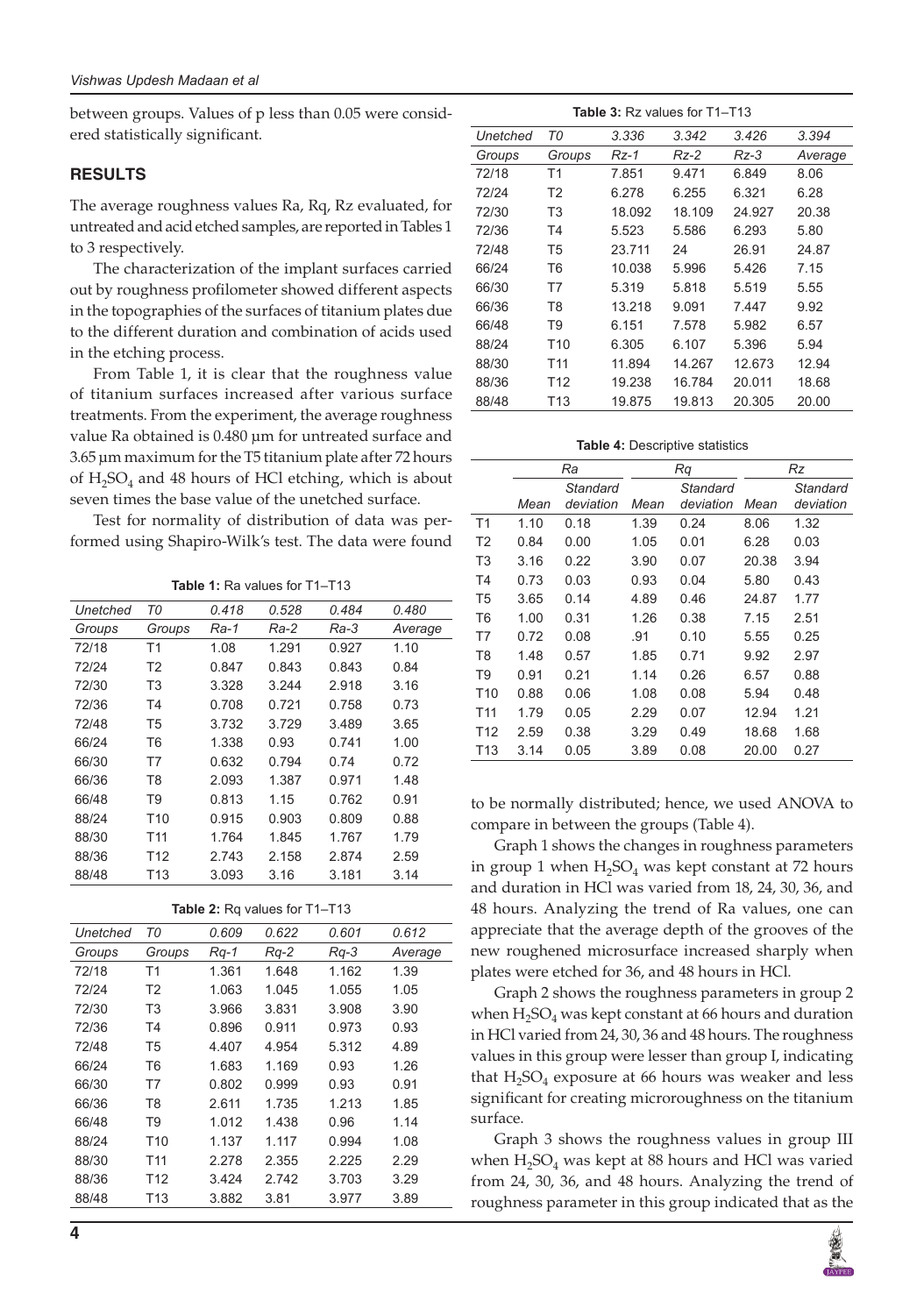



**Graph 1:**  $H_2SO_4 - 72$  hours



**Graph 2:**  $H_2SO_4 - 66$  hours



**Graph 3:**  $H_2SO_4 - 88$  hours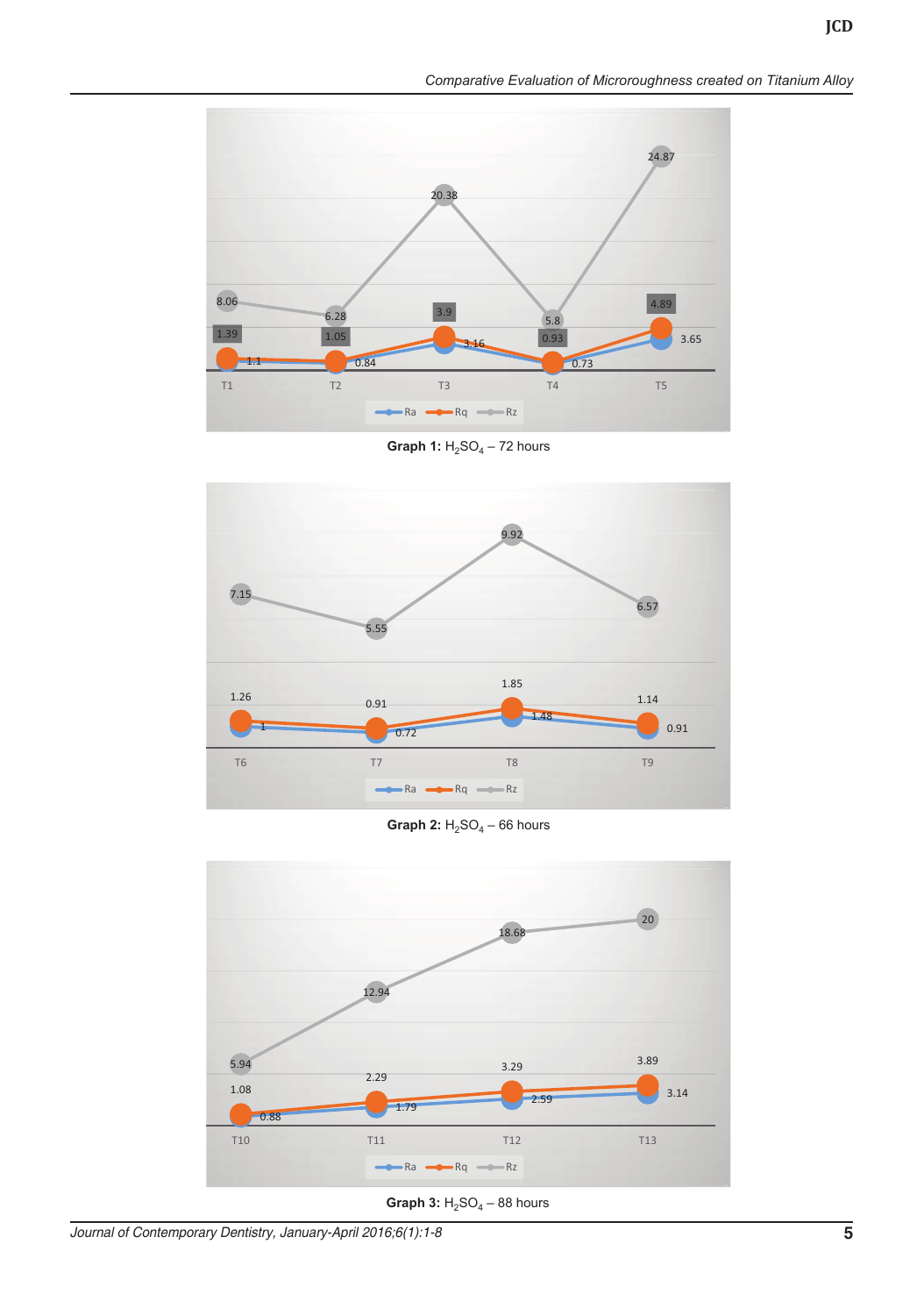|          | Table 5: Ra, Rq, Rz values for T14-T25 |       |       |       |  |  |
|----------|----------------------------------------|-------|-------|-------|--|--|
| Unetched | ТO                                     | 0.418 | 0.528 | 0.484 |  |  |
| Groups   | Groups                                 | Ra    | Ra    | Rz    |  |  |
| 15       | T <sub>14</sub>                        | 0.565 | 0.852 | 3.566 |  |  |
| 30       | T <sub>15</sub>                        | 0.544 | 0.843 | 3.458 |  |  |
| 45       | T <sub>16</sub>                        | 0.526 | 1.115 | 3.918 |  |  |
| 60       | T <sub>17</sub>                        | 0.548 | 0.959 | 3.758 |  |  |
| 75       | T <sub>18</sub>                        | 0.432 | 0.729 | 3.489 |  |  |
| 90       | T <sub>19</sub>                        | 0.378 | 0.930 | 2.741 |  |  |
| 105      | <b>T20</b>                             | 0.342 | 0.794 | 2.074 |  |  |
| 120      | T <sub>21</sub>                        | 0.553 | 1.387 | 3.971 |  |  |
| 135      | T <sub>22</sub>                        | 0.513 | 1.15  | 3.762 |  |  |
| 150      | T <sub>23</sub>                        | 0.415 | 0.903 | 2.908 |  |  |
| 165      | T <sub>24</sub>                        | 0.364 | 0.845 | 2.967 |  |  |
| 180      | T <sub>25</sub>                        | 0.343 | 0.758 | 2.874 |  |  |

**Table 6:** Ra comparison with initial value=0.48

|                 | Test value = $0.48$ |    |         |                 |                |
|-----------------|---------------------|----|---------|-----------------|----------------|
|                 | t                   | df | р       | Mean difference | Interpretation |
| T <sub>1</sub>  | 5.869               | 2  | 0.028   | 0.61933         | S              |
| T <sub>2</sub>  | 273.250             | 2  | 0.00001 | 0.36433         | S              |
| T <sub>3</sub>  | 21.460              | 2  | 0.002   | 2.68333         | S              |
| T <sub>4</sub>  | 16.625              | 2  | 0.004   | 0.24900         | S              |
| T5              | 39.377              | 2  | 0.001   | 3.17000         | S              |
| T <sub>6</sub>  | 2.969               | 2  | 0.097   | 0.52300         | <b>NS</b>      |
| T7              | 5.082               | 2  | 0.037   | 0.24200         | S              |
| T <sub>8</sub>  | 3.065               | 2  | 0.092   | 1.00367         | <b>NS</b>      |
| T9              | 3.519               | 2  | 0.072   | 0.42833         | ΝS             |
| T <sub>10</sub> | 11.806              | 2  | 0.007   | 0.39567         | S              |
| T <sub>11</sub> | 49.483              | 2  | 0.00041 | 1.31200         | S              |
| T12             | 9.594               | 2  | 0.011   | 2.11167         | S              |
| T <sub>13</sub> | 100.420             | 2  | 0.00010 | 2.66467         | S              |

S: Significant; NS: Not significant

Interpretation criteria:

• p value less than that of 0.05 indicates significance of difference between the group mean and initial value, i.e., 0.48

• Lower the p value, more is the significance

duration of exposure was increased with HCl, the roughness increased considerably.

Table 5 summarizes the Ra, Rq, and Rz values of titanium plates numbered T14–T25, which were subjected to HF acid etching. These plates did not show any significant increase in the roughness values compared with the unetched titanium plates and dual etched plates.

Plates  $T_{6}$ ,  $T_{8}$ , and  $T_{9}$  did not show any significant change in roughness parameter Ra (Table 1) when compared with unetched plates. All three being from group II indicating that exposure of titanium for 66 hours in  $H_2SO_4$ did not yield a significantly rough surface (Table 6).

# **DISCUSSION**

Osseointegration consists of a series of bone modeling and remodeling processes, which causes direct structural and functional connection between living bone and the surface of a load-bearing artificial implant. Barier et  $al<sup>14</sup>$ 

discussed the features that play the most significant role in early osseointegration and immobilization of the implant in the tissue bed. Texture, charge, and chemistry of the surface as well as cleanliness were considered to be the most important requirements for the implant material.<sup>12</sup> Predecki et al<sup>16</sup> observed rapid bone growth and good mechanical adherence with an implant that had an irregular surface. Based on the fact that the quality of osseointegration is directly related to the topography of dental implant surfaces, many techniques related to the modifications carried out on implant surfaces have been tested during the last 30 years. These tests take into account the principle that the topography of a rough surface presents an area for bone anchorage that is much larger than a smooth surface does.<sup>14</sup> Characteristics of titanium implant surfaces have been modified by additive methods (e.g., titanium plasma spray) or subtractive methods (e.g., blasting, acid etching) to increase the surface area and to alter its microtopography or texture.15

Buser et al<sup>19</sup> showed that implants with sandblasted and acid-etched surfaces had higher bone to implant contact percentages than implants with titanium plasma sprayed surfaces. However, it should be emphasized that this titanium surface was gained using two methods of processing-sandblasting and acid etching.

A new surface treatment that produces a microroughness similar to the blasted/etched surface but uses only special dual acid etching without grit blasting has been developed. The purpose of this dual etching is to produce a micro-rough surface that provides rapid osseointegration, while maintaining the long-term success associated with a machined implant surface.<sup>17</sup>

In the present study, two methods of surface treatments, namely, dual acid ethcing that was performed using  $H_2SO_4$  (98%) and HCl (35–38%), in sequence, for time durations ranging from 66, 72, 88 hours for  $H_2SO_4$ and 18, 24, 36, 48 hours for HCl, and etching with HF acid for time duration ranging from 15 to 180 seconds, to create a surface topography on titanium that encorporates all the surface features in the aforementioned studies, and comparatively analyzed the resultant surface with the unetched titanium plates, using a surface profilometer. This was done to minimize the cost of surface treatment and to simplify the process.

The present study showed that precise acid selection, time, and the sequence of processing was the most crucial step in obtaining roughened titanium surface, which was in accordance with the study carried out by David Baker and co-workers, $^{18}$  who determined that the dual etched surfaces using  $H_2SO_4$  and HCl achieved higher roughness values and higher level of bone implant contact percentages. In a study by Buser et al, comparing influence

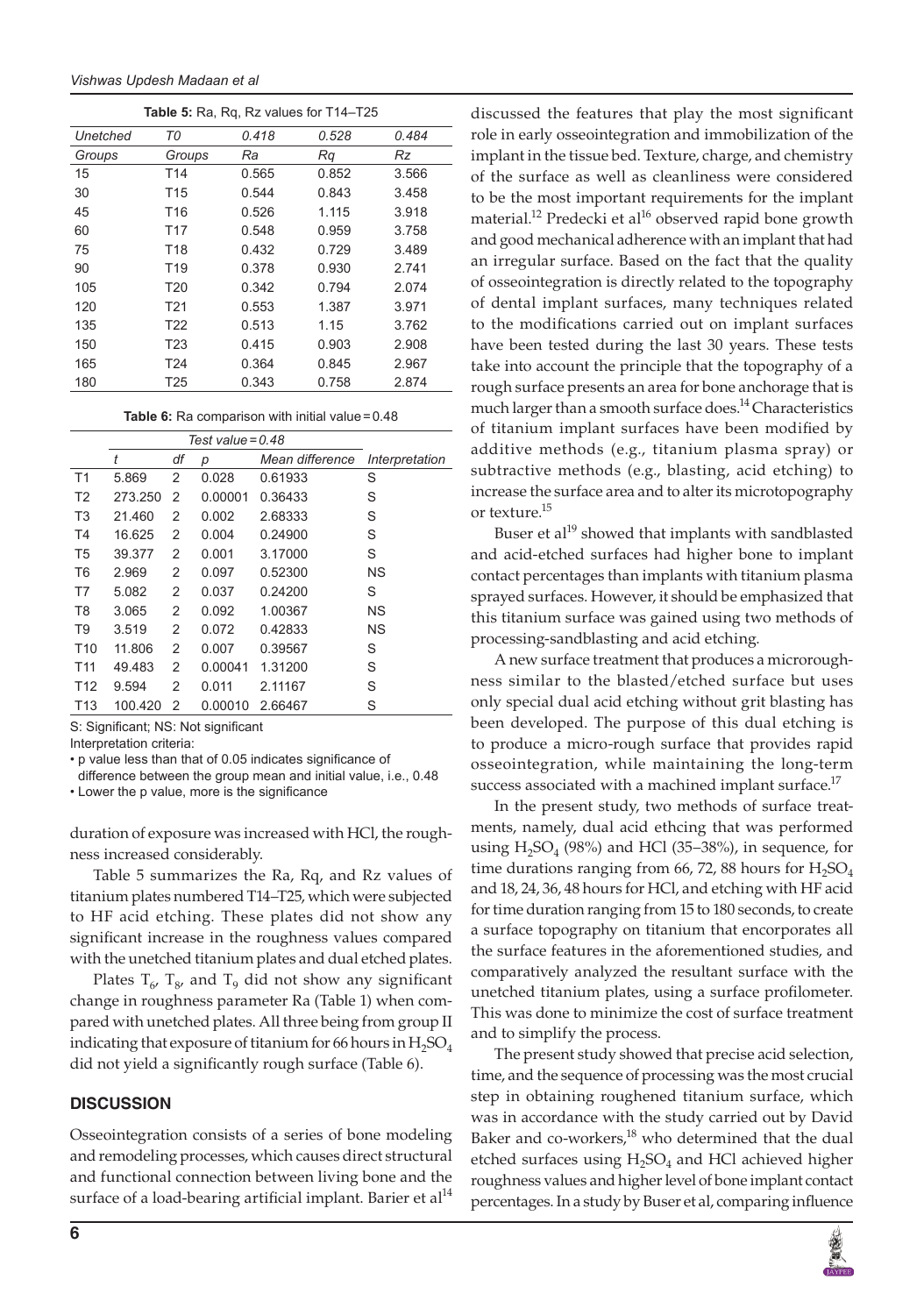of different surface characteristics on bone integration of titanium implants found highest extent of bone-implant interface in sandblasted (large grit) and acid etched HCl + H<sub>2</sub>SO<sub>4</sub> group with mean values of 50 to  $60\%$ <sup>19</sup>

Profilometer readings were used to determine the surface irregularities of unetched and etched titanium plates in this study. Generally, the surface characteristics of implant surfaces are compared using scanning electron microscopic examination or profilometer reading. Scanning electron microscopic examination studies are qualitative tests that reveal scratches produced on a surface.<sup>21</sup> Profilometer results provide quantitative recording of surface irregularities. The profilometer is a device that uses a diamond stylus of precise dimensions to trace a fixed linear distance over the surface of the prepared sample. The profilometer produces a tracing and, using digital and analog hardware and software, also calculates the average surface roughness (Ra value) for the resultant tracing.

In this study, the following parameters for quantifying surface roughness were obtained for each plate:

- Roughness parameters (DIN EN ISO 4287:1998)<sup>22</sup>
- Ra–Arithmetic mean surface roughness: Arithmetical mean of the sums of all profile values in a given linear sample.
- Rq–Root mean square of the Ra values; it is a value characteristic of a continuously varying quantity.
- Rz–Average distance between the highest peak and lowest valley in each sampling length.

In the present study, the surface characterization of the titanium surfaces evaluated by surface profilometer showed different aspects in the topographies of the surfaces of titanium plates due to the different duration of acids used in the etching process. The average roughness value Ra obtained is 0.480 µm for untreated surface and 3.65 µm maximum for the T5 titanium plate after 72 hours of  $H_2SO_4$  and 48 hours of HCl etching, which is about seven times the base value of the unetched surface. The average roughness values Ra for etched titanium plates ranging from 0.73 to 3.65 shows that acid etching was able to create micro-textured pits and waviness on the titanium surface, which was in accordance with the observations by Davies $11$  who also showed that acid etching of titanium creates a micro-textured surface (fine rough surface with micropits of 1–3 µm and larger pits of approximately 6–10 µm) that appears to enhance early endosseous integration and stability of the implant. This may be related to a change in surface roughness and/or chemical composition.<sup>23</sup>

Another very important variable for determining the surface topography of titanium surface is Rz, which reveals the average distance between the highest peak and lowest valley in each sampling length. In this study,

we found a wide range for the Rz values maximum in plate T5 ( $Rz = 24.87$ ), which indicates that this surface had a very uneven waviness and distance between the crests and troughs was quite large, implying that the pits created after this sequence protocol were deepest compared with other plates. While comparing the surface of the etched titanium plates with the untetched titanium plates, we found that the surface roughness values for all plates were statistically significant except plate nos. T6, T8, T9, which belonged to the group II  $(H<sub>2</sub>SO<sub>4</sub>$  for 66 hours). Based on this observation, one can conclude that exposure of titanium surface to  $H_2SO_4$  for 66 hours was not enough to significanlty alter the tianium surface from baseline.

The roughness values obtained after acid etching with HF acid did not show any significant improvement in surface characteristics compared with the unteched titanium plates. Moreover, the handling of HF was found to be cumbersome and caused time-dependent erosion of the titanium plates leading to severe loss in surface texture and weight at longer time durations above 60 seconds. These findings are in accordance with the results found by A. Thirugnanam et al also found nonsignificant results and loss of an average of 14% weight after acid etching of titanium surface with HF acid alone. $^{24}$  Thus from the findings of this study, we conclude that HF acid, used alone, was unsuitable at a concentration of 40%, to be used for acid etching of titanium plates, although microroughness obtained by the same is similar to the semipolished unetched titanium plates and could be superimposed on macro roughness obtained by other means.

A study conducted to comparatively analyze the surface of four etched implants used the profile roughness measurements to characterize the surface of the four tested implants–DPS Frialit II, Osseotite, SLA-ITI, HaTi. The analyses showed that each implant surface displayed a distinct surface topography with Ra values ranging from 0.589 µm of osseotite implant to 2.455 µm of SLA-ITI implant, though all of them were found to be equally successful in osseointegration in clinical studies.<sup>25</sup> This observation implies that various acid etching techniques for obtaining surface roughness, though appear to be comparatively significant in *in vitro* studies, may not be superior clinically, and further biological, histomorphometric, and human trials are required to establish its effectiveness.

## **CONCLUSION**

The specific dual acid etching technique using  $H_2SO_4$ (98%) followed by HCl (35–38%) proposed in this experiment yields roughness parameters similar to the various implant surfaces available commercially when studied